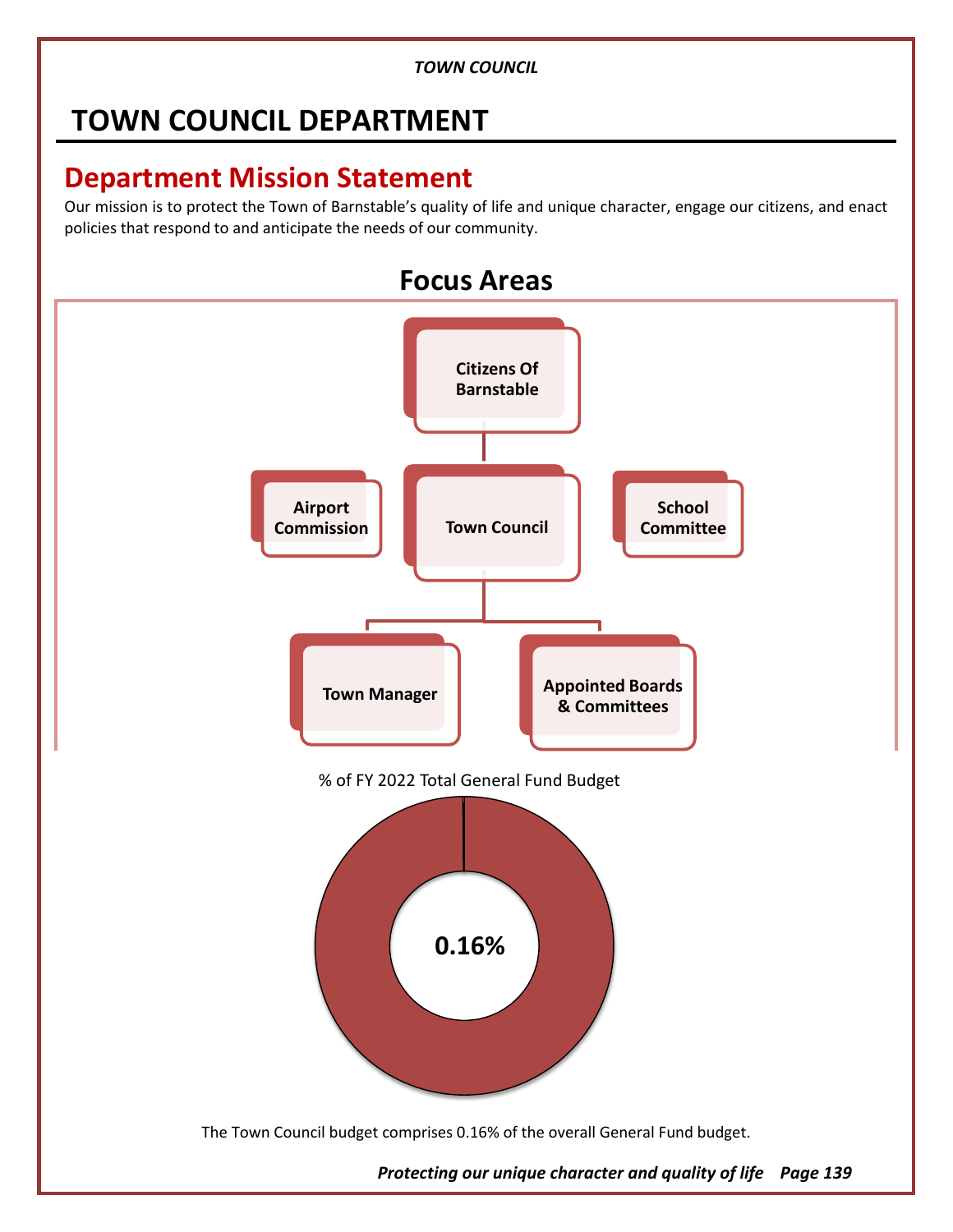### **Department Services Provided**

It has been stated that the local government is Democracy at work. The Barnstable Town Council exemplifies this by putting the concerns of the public first. Whatever we do is of, by, and for the people of Barnstable. Our achievements in reflect the hard work of the Council, the Town Manager and Staff, and the many committees, boards, and commissions. Perhaps our pressing challenge remains our response to the COVID-19 crisis. Our greatest achievement is our willingness to face the future as united citizens of a proud and welcoming community.

#### **Town Council**

The Town Council, a thirteen member elected body, is the legislative and policy-making branch of town government.

The Council develops, adopts, and enacts policies and ordinances, to promote the general welfare of the Town consistent with its mission and goals. The term of office of all members of the Town Council shall be for four years. Councilors shall serve four year overlapping terms so arranged that the terms of as nearly half of the councilors as may be shall expire at each biennial town election.

Town Council shall appoint all boards, commissions, and committees. The Town Council shall adopt procedures to allow for orderly appointment of multiple member bodies.

The Council meets each month on the first and third Thursday, except in July and August when the Council meets once in each month. The Council also conducts workshops on issues that may require considerable Council deliberation and public input on alternate Thursdays as needed.

### **Department Recent Accomplishments**

- Approved \$1,300,000 for the purpose of funding the construction of sewer infrastructure in Rt. 28 near the Yarmouth Rd. intersection;
- Approved the Creation of a Stabilization Fund for the Comprehensive Management of Water and Wastewater;
- Appointed and Reappointed 63 individuals to our Boards/Committees/Commissions;
- Acted on and approved a \$53 million Capital Improvement Plan;
- Approved the release of the Draft Comprehensive Wastewater Management Plan for regulatory review by the Massachusetts Environmental Policy Act Office, Cape Cod Commission, and the Massachusetts Department of Environmental Protection;
- Approved a Resolve naming of Town Council Hearing Room "James H. Crocker, Jr. Hearing Room", and;
- Approved \$2.5 million in Community Preservation Funds to increase the number and availability of community housing units in the Town of Barnstable.

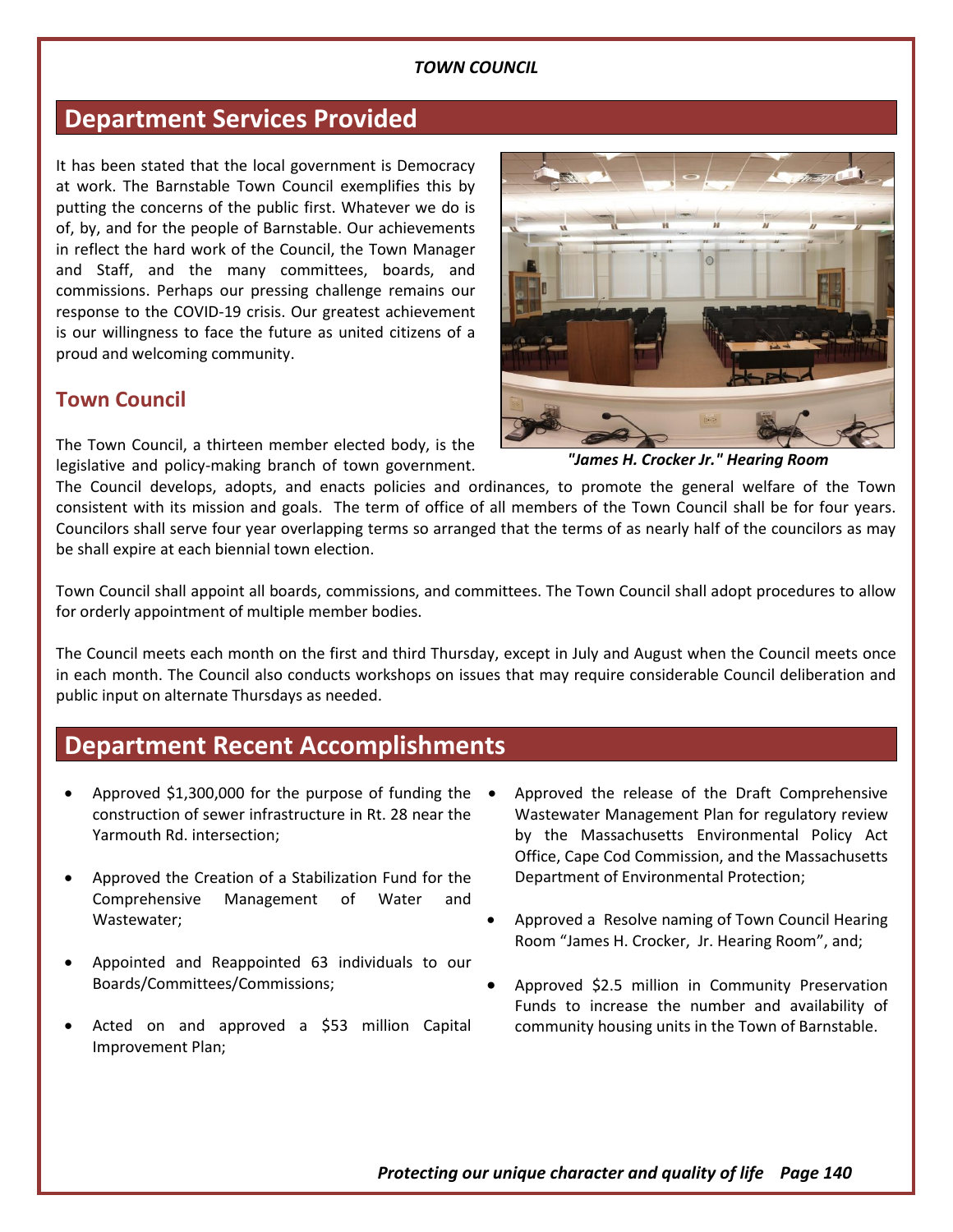## **Town Council's Quality of Life Strategic Plan - See Dept. Goals and Objectives**

- **1. Finance –** Provide a viable financial plan for meeting the operational and capital needs of the town with a balanced budget that includes ongoing cost reductions, maintaining reserves, and aggressively pursuing new growth dollars and revenue sources.
- **2. Public Health and Safety –** Protect and promote the health, safety, and high quality of life of all town residents and visitors.
- **3. Education –** Support the provision of a safe, highquality public education for all students in an increasingly diverse student body, in partnership with local, state, and federal entities.



*Town Hall*

- **4. Economic Development –** Town Council and Town Manager to support and grow a vibrant economy with a diversity of businesses, both for-profit and non-profit, and a strong labor force.
- **5. Town Infrastructure & Assets –** Maintain and improve existing infrastructure, capital assets, and aquatic resources, make improvements when necessary, and ensure town assets are managed, maintained, and disposed of to serve the highest and best uses moving forward.
- **6. Communications –** Improve communication between the Town Council and Town Manager and his staff; between Town Councilors; between the Town and its residents, boards, commissions, volunteers and visitors to foster participation and positive results that are geared toward meeting the needs of the community.
- **7. Housing –** Identify needs, and develop, promote, and monitor town-wide initiatives for income-equitable, affordable, workforce, senior, and rental housing to meet the needs of residents and increase the overall quality of housing in Barnstable.
- **8. Environment and Natural Resources –** Conserve and protect areas in the town that are most significant as natural and historical resources for water supply, visual quality, outdoor recreation, public access, wildlife habitat and cultural history.
- **9. Quality of Life –** Provide opportunities for all residents and all visitors to achieve their potential.
- **10. Regulatory Access and Performance –** Work with Town Manager and staff to have an efficient, customer-friendly, predictable regulatory process.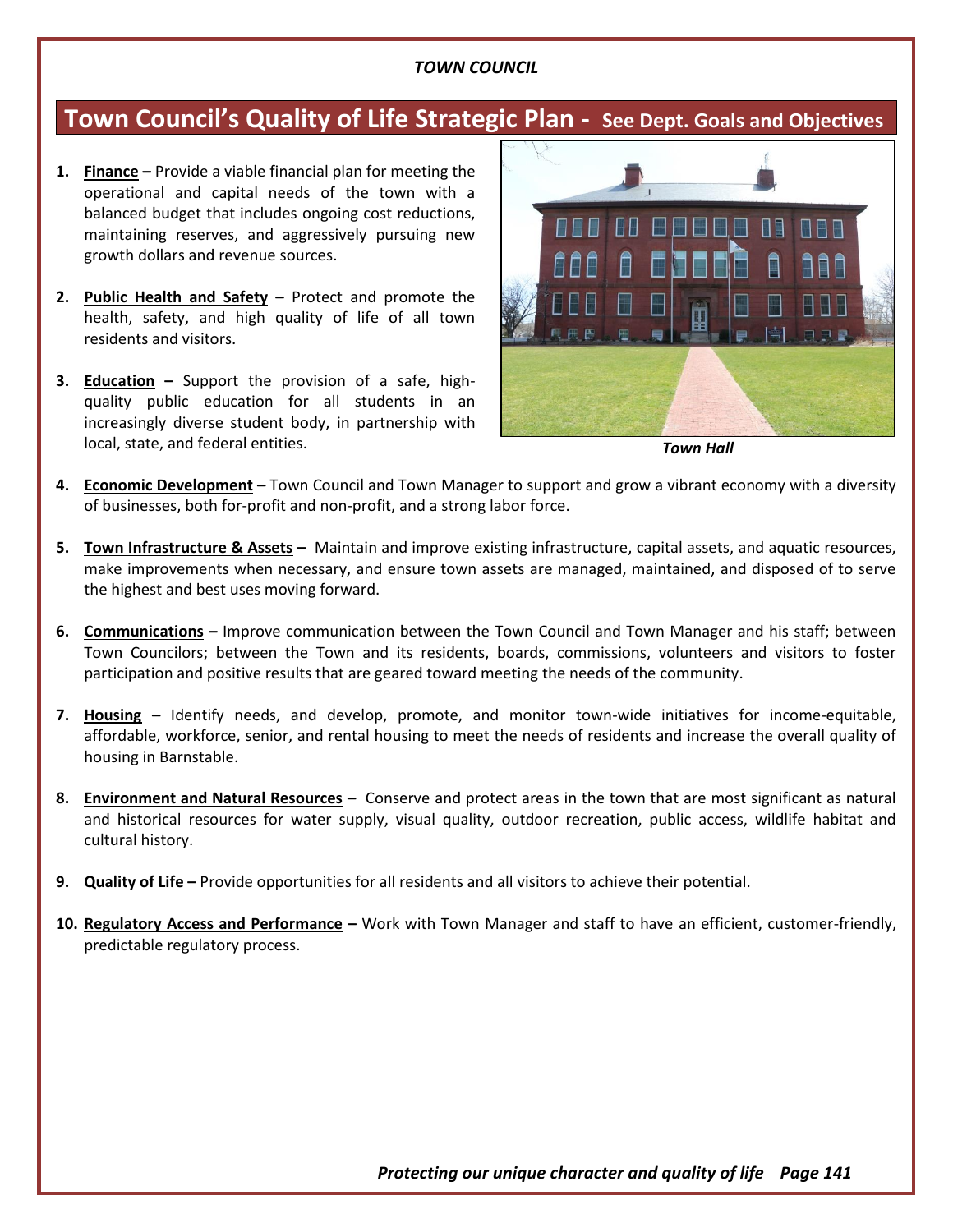## **Department Budget Comparison**

| <b>Town Council</b><br><b>Category</b> | <b>Actual</b><br><b>FY 2020</b> | Projected<br><b>FY 2021</b> | <b>Approved</b><br><b>FY 2021</b> | <b>Proposed</b><br><b>FY 2022</b> | <b>Change</b><br>$FY21 - 22$ | <b>Percent</b><br>Change |
|----------------------------------------|---------------------------------|-----------------------------|-----------------------------------|-----------------------------------|------------------------------|--------------------------|
| Taxes                                  | \$207,071                       | \$0                         | \$241,825                         | \$242,162                         | \$337                        | 0.14%                    |
| Interest and Other                     | 59                              |                             |                                   |                                   | $\overline{\phantom{a}}$     | 0.00%                    |
| <b>Enterprise Funds</b>                | 49,898                          | 36,022                      | 36,022                            | 40,813                            | 4.791                        | 13.30%                   |
| Reserves                               | -                               |                             | 8,812                             |                                   | (8, 812)                     | $-100.00\%$              |
| <b>Total Sources of Funding</b>        | \$257,028                       | \$36,022                    | \$286,659                         | \$282,975                         | (53, 684)                    | $-1.28%$                 |
| <b>Expenditure Category</b>            |                                 |                             |                                   |                                   |                              |                          |
| Personnel                              | \$235,321                       | \$256,644                   | \$259,237                         | \$255,553                         | ( \$3,684)                   | $-1.42%$                 |
| <b>Operating Expenses</b>              | 21,707                          | 20,567                      | 27,422                            | 27,422                            | -                            | 0.00%                    |
| <b>Total Appropriation</b>             | \$257,028                       | \$277,211                   | \$286,659                         | \$282,975                         | ( \$3,684)                   | $-1.28%$                 |

| <b>Job Title</b>                      | <b>FY 2020</b> | <b>FY 2021</b> | <b>FY 2022</b> | Change                   |
|---------------------------------------|----------------|----------------|----------------|--------------------------|
| Administrative                        | 1.00           | 1.00           | 1.00           | $\overline{\phantom{0}}$ |
| Administrative Assistant              | 0.40           | 0.40           | 0.40           | $\overline{\phantom{0}}$ |
| <b>Full-time Equivalent Employees</b> | 1.40           | 1.40           | 1.40           |                          |

| <b>Budget Reconciliation</b>                  | Personnel | <b>Operating</b> | Capital | <b>Totals</b> | <b>FTE</b> |
|-----------------------------------------------|-----------|------------------|---------|---------------|------------|
| FY 2021 Approved Budget                       |           |                  |         | \$286,659     |            |
| Contractual Obligations Net of Staff Turnover | 5,128     |                  |         | 5,128         |            |
| One-time Charges                              | (8, 812)  |                  |         | (8, 812)      |            |
| FY 2022 Budget Changes                        |           |                  |         |               |            |
|                                               |           |                  |         |               |            |
|                                               |           |                  |         |               |            |
| FY 2022 Proposed Budget                       | (3,684)   | -                |         | \$282,975     |            |

#### **Summary of Budget Changes**

The Town Council's proposed FY 2022 budget is decreased by \$3,684 (-1.28%) from the approved FY 2021 budget. The FY 2021 budget included a one-time retroactive pay adjustment for staff that results in a decrease in the FY 2022 budget. No additional budget requests are included.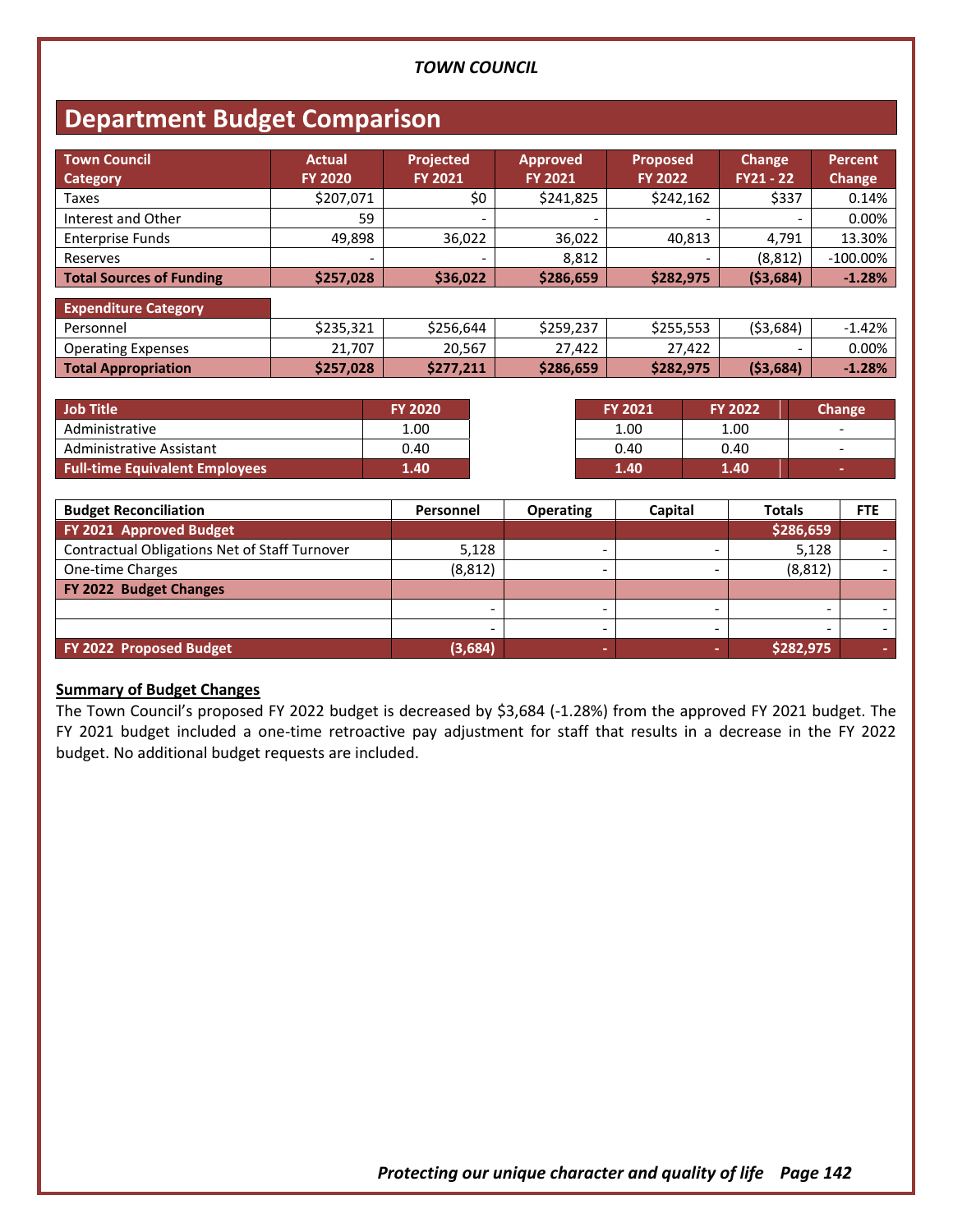## **Town Council Department Budget History**



Full-time equivalent employees have remained level for the past five fiscal years.

Actuals to Budget History



The budget has increased 1.14% annually on average over the five year period. FY 2021 budget included retro pay for delayed performance reviews and extra monies for part-time coverage.



Town Council operations have ranged from 92% to 97% of the annual budget.



Tax support provides 84% of the funding for the proposed FY 2022 budget. Enterprise funds provide 13%.